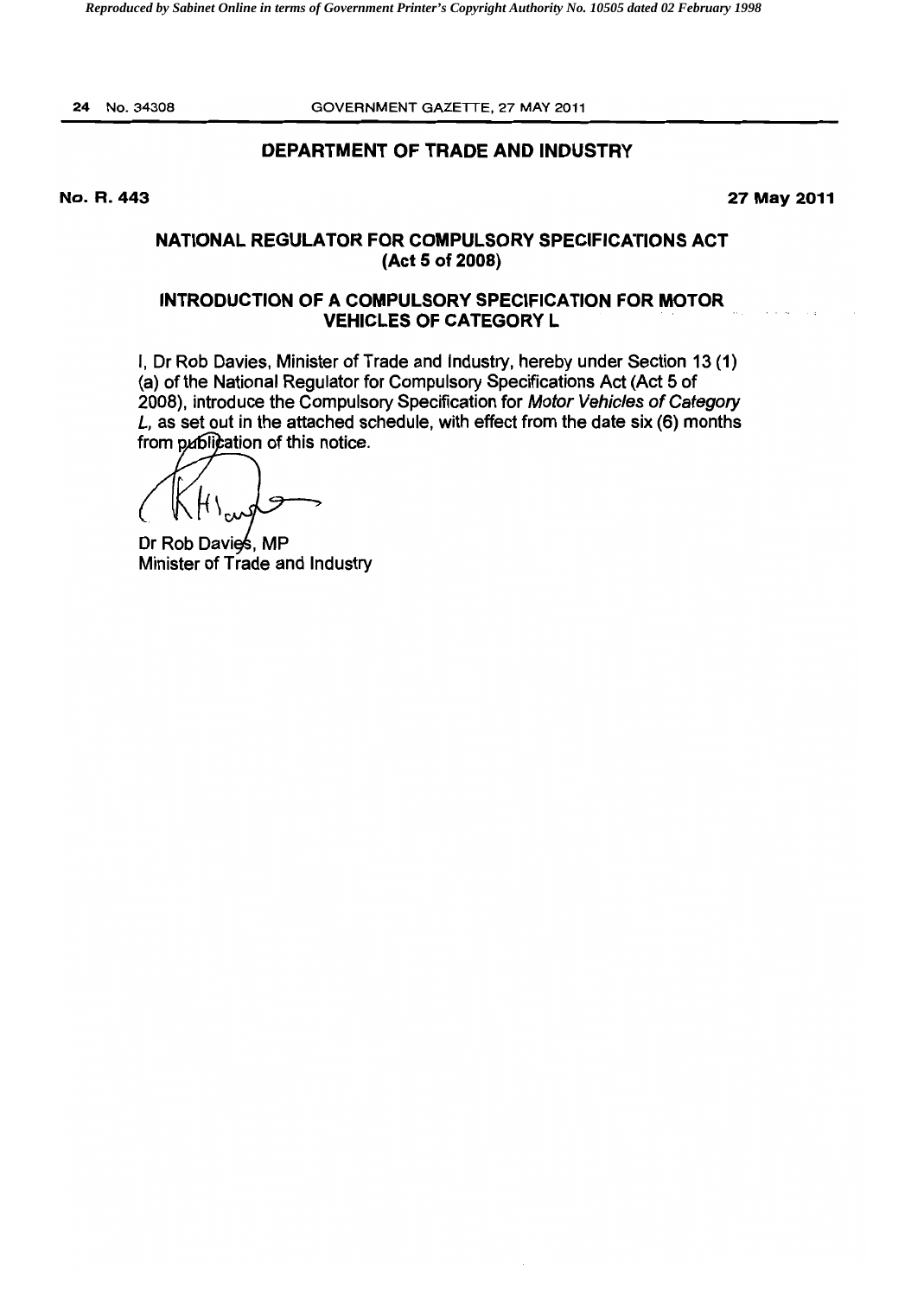#### **SCHEDULE**

# **COMPULSORY SPECIFICATION FOR MOTOR VEHICLES** OF CATEGORY L

#### VC 9098

### 1 Scope

1.1 This specification covers the requirements for motor vehicle models of category L, not previously registered or licensed in South Africa, and motor vehicle models assembled from new frames or bodies and used parts from earlier designs of motor vehicle models, designed or adapted for operation on a public road.

1.2 The requirements of this specification, insofar as the parts already incorporated are concerned, apply in respect of incomplete motor vehicles supplied by one manufacturer to another for further manufacture and the entire specification shall apply to vehicle after completion thereof by the last manufacturer.

1.3 This specification does not apply to:

- a) experimental or prototype vehicles constructed or imported for the purpose of testing, assessment or development,
- b) a motor vehicle model that was manufactured before 1965, that has not been previously registered or licensed in South Africa, and that is certified by a motor club approved by the relevant Minister,
- c) vehicles with a maximum design speed not exceeding 6 km/h,
- d) vehicles intended for use by persons with disabilities,
- e) vehicles intended for pedestrian control,
- f) vehicles intended for use in competitions, on roads, or in off-road conditions,
- g) tractors and machines used for agricultural or similar purposes, and
- h) vehicles designed primarily for off-road leisure use and cycles that are equipped with an auxiliary electric motor that has a maximum continuous rated power of 0,25 kW, of which the output is progressively reduced and finally cut off as the vehicle reaches a speed of 25 km/h, or sooner.

1.4 Where a South African national standard, including an international standard or a UN ECE regulation adopted as a South African national standard, is incorporated by reference into this specification, only the technical requirements/specification for the commodity and the tests to verify the compliance, apply.

# **2 Definitions**

For the purposes of this document, the following definitions shall apply:

Where speeds are quoted in these definitions, a tolerance of 10 % for shall be acceptable.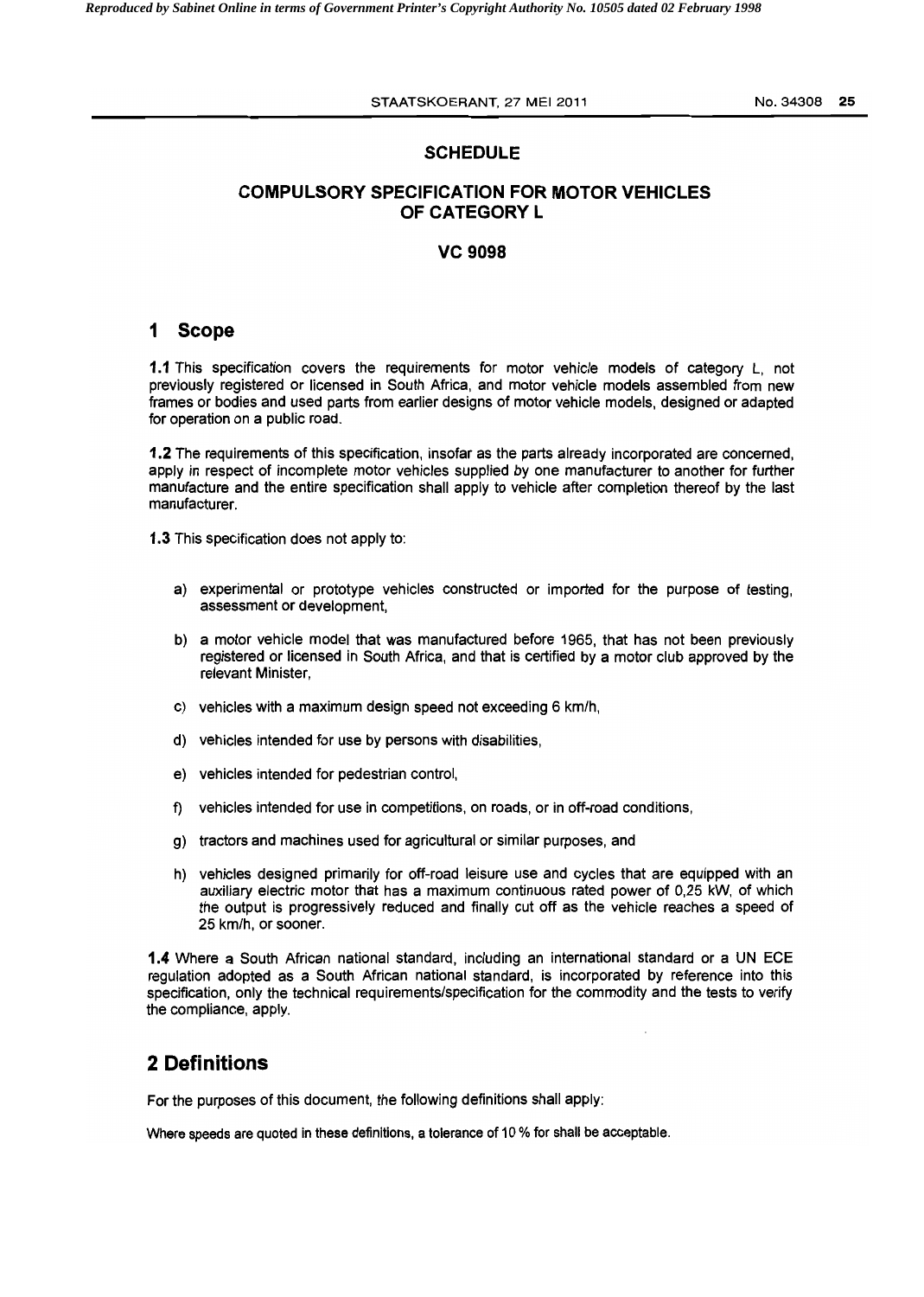#### 26 No.34308 GOVERNMENT GAZETTE. 27 MAY 2011

motor vehicle defined in 2.2 to 2.8

# 2.2

## category L<sub>1</sub> motor vehicle

#### moped

two-wheeled vehicle with a maximum design speed not exceeding 45 km/h and that is characterized by an engine whose

a) cylinder capacity does not exceed 50 cm<sup>3</sup>, in the case of the internal combustion type, or

b) maximum continuous rated power is not more than 4 kW, in the case of an electric motor

# 2.3

#### category  $L_2$  motor vehicle

moped

three-wheeled vehicle with a maximum design speed not exceeding 45 km/h and that Is characterized by an engine whose

- a) cylinder capacity does not exceed 50 cm<sup>3</sup> if, of the spark (positive) ignition type, or
- b) maximum net power output does not exceed 4 kW, in the case of other internal combustion engines, or
- c) maximum continuous rated power does not exceed 4 kW, in the case of other internal electric motors

# 2.4

## category L<sub>3</sub> motor vehicle

#### motorcycle

two-wheeled vehicle without a sidecar. fitted with an engine that has a cylinder capacity of more than 50 cm<sup>3</sup>, if of the internal combustion type, or that has a maximum design speed of more than 45 km/h (or both)

# 2.5

#### category L4 motor vehicle

motorcycle

sidecar

two-wheeled vehicle with a sidecar, fitted with an engine that has a cylinder capacity of more than 50 cm<sup>3</sup>, if of the internal combustion type, or that has a maximum design speed of more than 45 km/h (or both)

# 2.6

#### category Ls motor vehicle

motor tricycle

vehicle with three-wheels that are symmetrically arranged, fitted with an engine that has a cylinder capacity of more than 50 cm<sup>3</sup>, if of the internal combustion type, or a maximum design speed of more than 45 km/h (or both)

# 2.7

#### category L<sub>6</sub> motor vehicle

four-wheeled vehicle whose unladen mass is not more than 350 kg, not including the mass of the batteries, in case of electric vehicles, whose maximum deSign speed is not more than 45 km/h, and

- a) whose engine cylinder capacity does not exceed 50 cm<sup>3</sup> for spark (positive) ignition engines, or
- b) whose maximum net power output does not exceed 4 kW, in the case of other internal combustion engines, or
- c) whose maximum continuous rated power does not exceed 4 kW, in the case of electric engines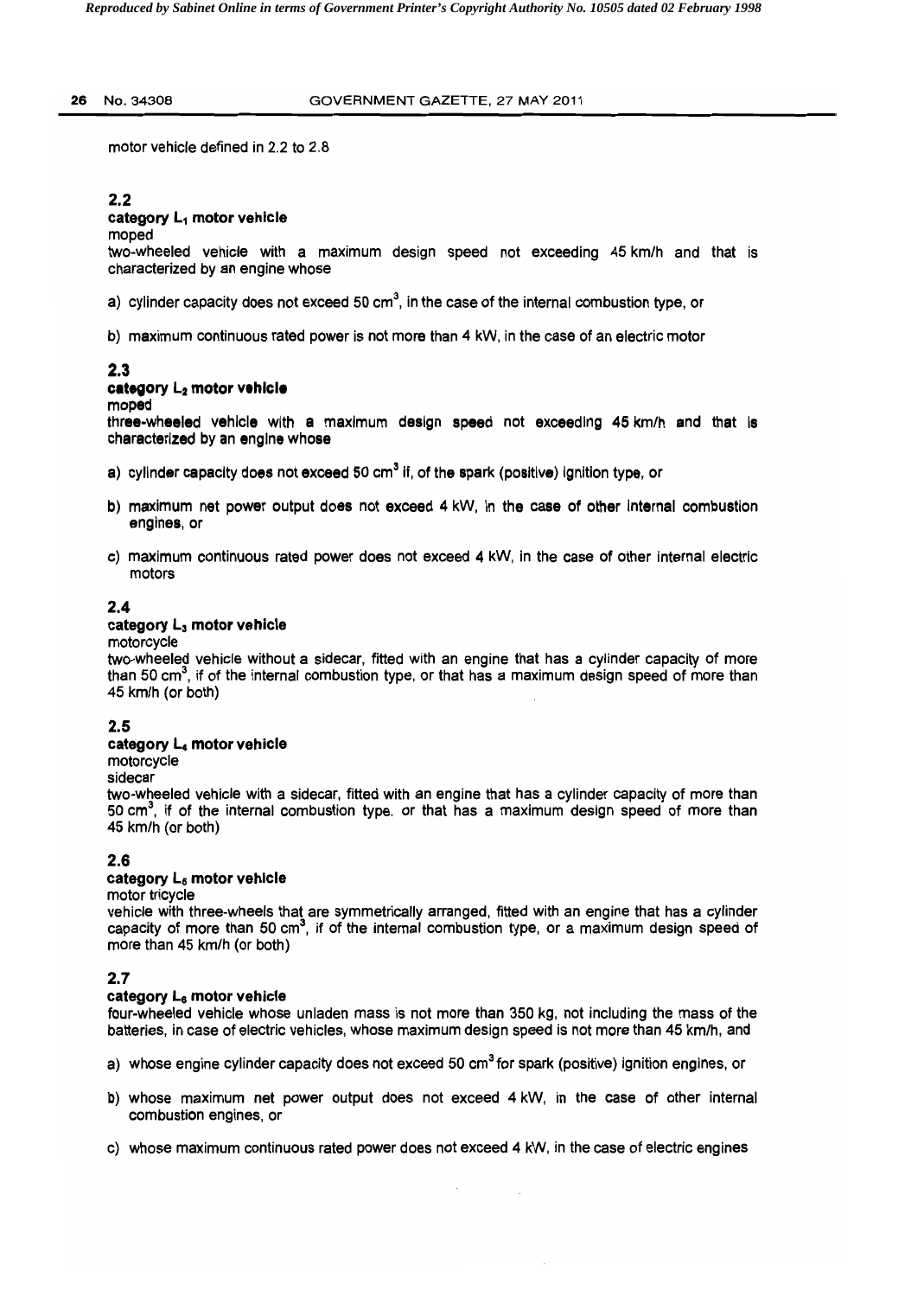#### STAATSKOERANT, 27 MEI 2011 Mo. 34308 27

### 2.8

#### category L<sub>7</sub> motor vehicle

four-wheeled vehicle. other than those classified as category Ls.

- a) whose unladen mass exceeds 350 kg but is not more than 400 kg (550 kg for vehicles intended for carrying goods). not including the mass of batteries. in the case of electric vehicles; and
- b) whose maximum continuous rated power does not exceed 15 kW

### 2.9

#### manufacturer

a person who, for the purpose of his/her business of selling motor vehicles, manufactures, modifies or assembles category L motor vehicles.

# 2.10

#### model

manufacturer's description of a series of category L motor vehicle designs that do not differ in respect of dimensions and specification that have a bearing on safety systems of the vehicle. \*The Regulatory Authority reserves the right to decide which variations constitute a new model, and may take cognisance of the classification system applied in the country of origin.

# 3 General requirements

# 3.1 Lights and lighting equipment

## 3.1.1 Lights

Lights fitted to a vehicle shall comply with the relevant requirements of SANS 20050, SANS 20056 or SANS 20057, SANS 20072. SANS 20076 or SANS 20082.

#### 3.1.2 Retro-reflecting devices

Retro-reflecting devices fitted to a vehicle shall comply with the requirements of SANS 20003. Side retro-reflectors shall be amber regardless of their position.

#### 3.1.3 LIghting installation

- 3.1.3.1 The number of lamps for lighting installation shall be as follows:
- a) main-beam headlamps: 1 (min.)
- b) dipped-beam head lamps: 1 (min.)
- c) stop lamps: 1 (min.)
- d) directional indicator lamps: 2 front, 2 rear
- e) rear registration lamps: 1 (min.)
- f) front position lamps: 1 (min.)
- g) rear position lamps: 1 (min.)

3.1.3.2 Lighting installation of vehicles of category  $L_1$  and  $L_2$  shall comply with the requirements in SANS 20074.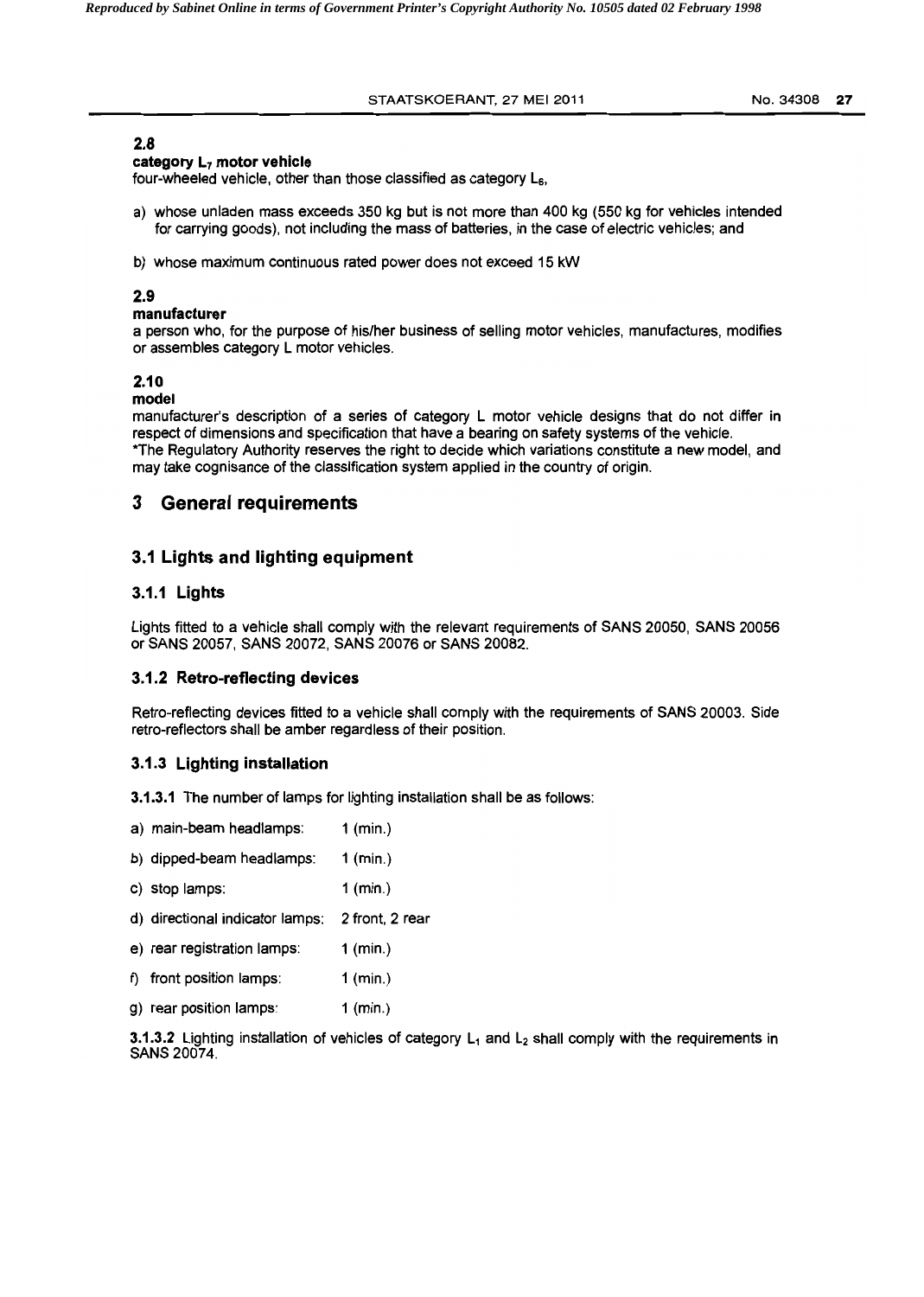3.1.3.3 Lighting installation of vehicles of category  $L_3$ ,  $L_4$  and  $L_5$  shall comply with the requirements in SANS 20053.

3.1.3.4. Lighting requirements for vehicles of category L<sub>6</sub> shall comply with the lighting requirements for vehicles of category  $L_2$  and vehicles of category  $L_7$  shall comply with the lighting requirements for vehicles of category  $L_5$ . Lighting installation for vehicles of category  $L_6$  and  $L_7$  may, alternatively, comply with the requirements of SANS 20048.

# 3.2 Rear-view mirrors

Rear-view mirrors shall be fitted to a vehicle and shall comply with the relevant requirements given in SANS 20081.

## 3.3 Windscreens, windshields and windscreen wipers

#### 3.3.1 Windscreens and windshields

3.3.1.1 A vehicle with enclosing bodywork and a roof over the driver shall be fitted with a windscreen and such windscreen shall be of safety glass that complies with the relevant requirements given in SANS 20043.

3.3.1.2 The windscreen referred to in 3.3.1.1 shall have a light transmittance of not less than 70 %.

#### 3.3.2 Windows and partitions

Glass partition and glass windows fitted to a vehicle shall be of safety glass that complies with the relevant requirements given in the SANS 20043.

The provisions of 3.3.1 and 3.3.2 exclude equipment used for deflecting wind.

#### 3.3.3 Windscreen wipers

Where a vehicle is fitted with a windscreen, it shall be fitted with at least one windscreen wiper. The windscreen wiper shall be operated by other than manual means and. when in operation, shall continuously, evenly and efficiently wipe the outside of the windscreen directly in front of the driver's forward field of vision.

#### 3.4 Brakes and braking equipment

Brakes and braking equipment shall be fitted to a vehicle and shall comply with the relevant requirements given in SANS 20078.

#### 3.5 Audible warning devices

A vehicle shall be fitted with at least one audible warning device such that, when the device is operated, a continuous sound is emitted at a level of at least the following. determined in accordance with SANS 20028:

- a) 83 dB(A) and not exceeding 112 dB(A) for audible warning devices intended mainly for vehicles with a power less than or equal to 7 kW  $(L_1, L_2)$  and  $L_6$ );
- b) 93 dB(A) and not exceeding 112 dB(A) for audible warning devices intended mainly for vehicles with a power greater than 7 kW  $(L_3, L_4, L_5, and L_7)$ .

#### 3.6 Controls

#### 3.6.1 Controls

All controls that are fitted to a 2 wheel L category vehicle. and that are required for the operation of that vehicle, shall be so located that the rider of the vehicle can reach and operate them when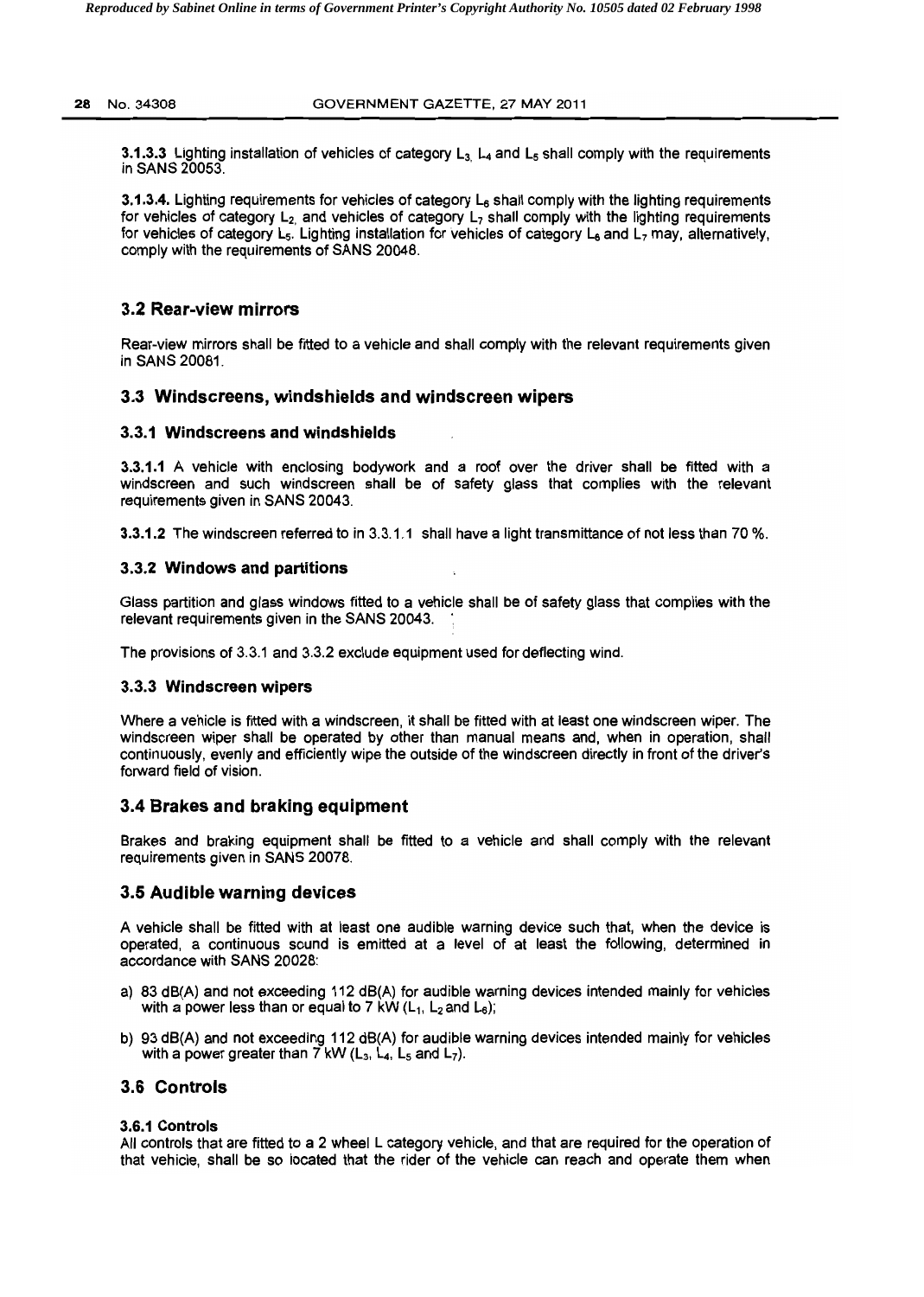STAATSKOERANT, 27 MEI 2011 **1200** 1200 1200 129

seated in the normal riding position. Controls shall be so placed that they do not impair safe riding. These shall comply with the relevant requirements of SANS 20060.

#### 3.6.2 Tell-tale displays

Any Tell-tale displays fitted to the vehicle shall comply with the relevant requirements of SANS 20060.

# 3.7 Devices to prevent unauthorised use

Devices to prevent unauthorised use shall be fitted to vehicles with handlebars and shall comply with the requirements of SANS 20062.

## 3.8 Speedometers

A vehicle shall be equipped with speedometer equipment that complies with the relevant requirements given in SANS 20039

# 3.9 Motor vehicles of category  $L_6$  and  $L_7$

Vehicles of category  $L<sub>6</sub>$  shall comply with the requirements for vehicles of category  $L<sub>2</sub>$  and vehicles of category L<sub>7</sub> shall comply with the requirements for vehicles of category L<sub>5</sub>.

# 4 Information to be displayed

The following information shall be displayed legibly and permanently:

- a) the engine number, on the engine block of the vehicle; and
- b) the vehicle identification number (VIN) that complies with the relevant requirements given in SANS 3780: 1983. Road vehicles - World manufacture identifier (WMI) code and SANS 3779:1983, Road vehicles - Vehicle identification number-Content and structure, which shall be readily visible on the frame of the vehicle.

#### 5 Requirements for the control of environmental interference

#### 5.1 Suppression of radio and television interference

All components, accessories or equipment fitted to a vehicle and that generate and radiate electromagnetic energy. shall comply with the relevant national legislation in terms of the Electronic Communications Act. 2005 (Act NO.36 of 2005) and its Regulations.

# 5.2 Suppression of atmospheric pollution

### 5.2.1

The gaseous and particulate emissions from the vehicle shall comply with the reqUirements of SANS 20040 or SANS 20047 as applicable.

#### 5.3 Suppression of noise emission

With the exception of noise emission originating from audible warning devices. any noise emitted by a vehicle shall be determined in accordance with SANS 20009, SANS 20041. or SANS 20063. The noise emitted by the vehicle shall not exceed the values given in SANS 20009, SANS 20041 or SANS 20063.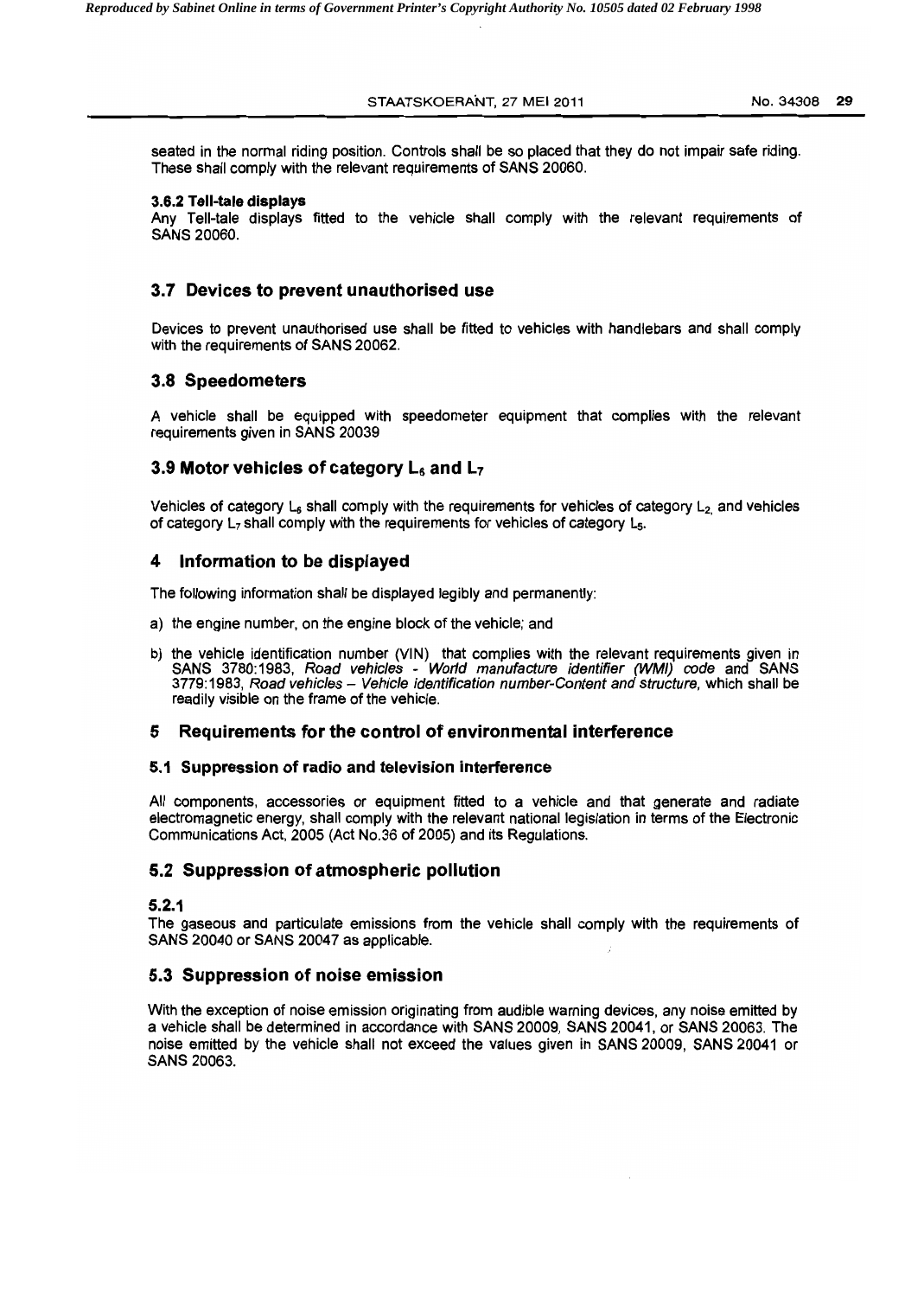#### 30 No. 34308 GOVERNMENT GAZETTE, 27 MAY 2011

# **6 Engine and exhaust systems**

## **6.1 Engine**

The engine of a vehicle shall be so fitted as to comply with the relevant national legislation in terms of the National Road Traffic Act, 1996 (Act 93 of 1996) and its Regulations, and shall not be so exposed that it constitutes a source of danger.

## **6.2 Exhaust systems**

The exhaust system of a vehicle shall comply with the requirements of the relevant national legislation in terms of the National Road Traffic Act (Act 93 of 1996), and its Regulations and shall not be so exposed that it constitutes a source of danger.

# **7 Fuel systems**

# **7.1 Filler cap**

The orifice for filling the fuel tank on a vehicle shall be fitted with a cap that effectively prevents incidental ingress of water or other foreign matter.

# **7.2 Fuel tank, carburettor,** fuel Injector **and fuel pipes**

Any fuel tank, carburettor, fuel injector and fuel pipes on a vehicle, shall not be so exposed that they constitute a source of danger.

# **8 Tyres**

**8.1** A vehicle shall be fitted with tyres that comply with the requirements given in SANS 20075.

**8.2** If retro-reflective tyres are fitted to a two-wheeled vehicle, the tyres shall be retro-reflective tyres that comply with the requirements of SANS 20088.

# **9 Homologation requirements**

#### **9.1 Homologation**

Each registered Manufacturer, Importer or Builder (MIB) shall have each model of motor vehicle from a specific source, covered by the scope of this compulsory specification, homologated by the regulatory authority in accordance with the requirements of Annexure A.

# **9.2 Rights of homologation approval**

The rights of homologation approval, so granted for a vehicle model in 9.1, shall lie with the registered MIB that obtained such approval only. This may only be transferable, on request to, and be authorized by, the regulatory authority, to another registered MIB, after agreement in writing of the homologation approval holder.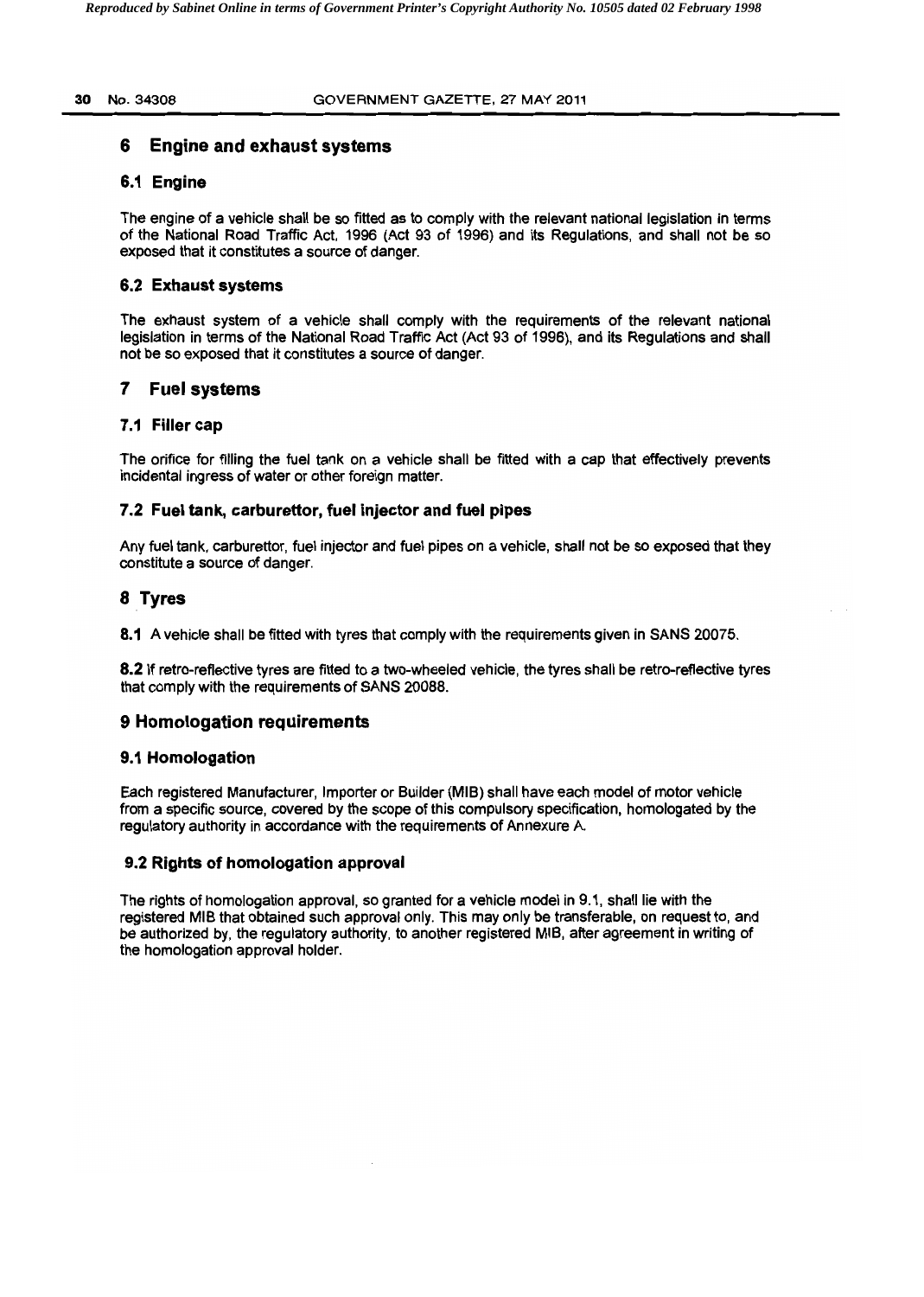# 10 Equivalent requirements

The requirements of any of the South African national standards stated in column 2 in the appropriate parts of Table 1, shall be deemed to have been met, if compliance with the equivalent standards given in columns 3, 4 or 5 of the same table, or their later amendment levels is achieved. Where an EEC Directive is quoted in column 4 with its amendment level, this shall mean that the Directive, and its amendments up to, and including the quoted level, is the minimum level deemed equivalent.

## Schedule 1-Operative Dates-Exclusions

| Sub-section  | Item                       | Operative   | <b>Exclusions</b>   | Exclusion          |
|--------------|----------------------------|-------------|---------------------|--------------------|
|              |                            | Date        |                     | <b>Expiry Date</b> |
|              |                            | months<br>6 | Vehicle models      | 2 years after      |
| Homologation | Homologation requirements- | from        | previously          | operative          |
|              | Annexure A                 | Gazetting   | approved to obtain  | date               |
|              |                            | date        | <b>NaTIS Number</b> |                    |

#### Table1- Deemed Equivalent Standards

| $CoI-1$                      | Col-2       | <b>Equivalent Standard</b> |                |                  |
|------------------------------|-------------|----------------------------|----------------|------------------|
| Item                         | <b>SANS</b> | $Col-3$                    | $Col-4$        | Col-5            |
|                              |             | <b>ECE</b>                 | <b>EEC</b>     | <b>Others</b>    |
| Installation of lighting     | 20048       | <b>R48</b>                 | 96/24/EC       |                  |
|                              | 20053       | R58                        | 93/92/EC       |                  |
|                              | 20074       | R74                        |                |                  |
| Lights and signaling devices | 20050       | <b>R50</b>                 | 97/24/EC C2    |                  |
|                              | 20056       | R56.01                     |                |                  |
|                              | 20057       | R57.02                     |                |                  |
|                              | 20076       | R76.01                     |                |                  |
|                              | 20072       | R72.0                      |                |                  |
|                              | 20082       | R82.01                     |                |                  |
| Retro-reflective devices     | <b>SANS</b> | R <sub>3</sub>             |                |                  |
|                              | 20003       |                            |                |                  |
| <b>Safety Glazing</b>        | 20043       | <b>R43</b>                 | 92/22/EC       |                  |
|                              |             |                            | 97/24/EC C12   |                  |
| <b>Braking</b>               | 20078       | R78.02                     | 93/14/EC       |                  |
| Audible warning devices      | 20028       | <b>R28</b>                 | 93/30/EC       |                  |
| Speedometer                  | 20039       | R39                        | 2000/7/EC      |                  |
| Gaseous emissions            | 20040       | R40                        | 97/24/EC C5    | GTR <sub>2</sub> |
|                              | 20047       | <b>R47</b>                 | 2002/51/EC     |                  |
| <b>Tyres</b>                 | 20075       | <b>R75</b>                 | 97/24 / EC/ C1 |                  |
|                              | 20088       | R88                        |                |                  |
| Devices to prevent un-       | 20062       | R62                        | 93/33/EC       |                  |
| authorized use               |             |                            |                |                  |
| Rear view mirrors            | 20081       | <b>R81</b>                 | 97/24/EC C4    |                  |
| Noise emission               | 20009       | R9.06                      | 97/24/EC C9    |                  |
|                              | 20041       | R41.03                     |                |                  |
|                              | 20063       | R63.01                     |                |                  |
| Tell-tales                   | 20060       | <b>R60</b>                 | 93/29/EC       |                  |
| Radio and television         | Act         | R10.01                     | 72/245         |                  |
| interference                 | 1996        |                            |                |                  |